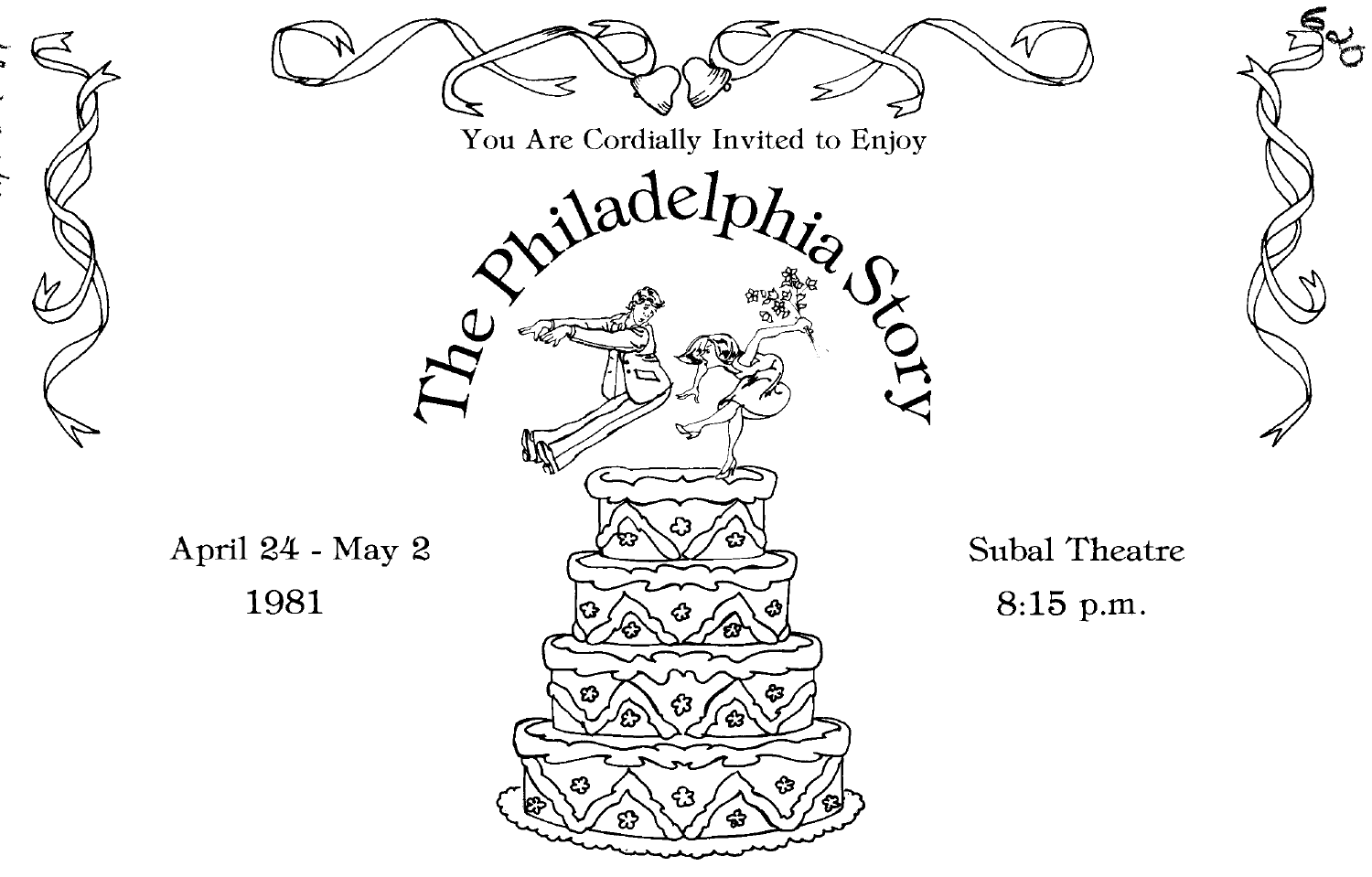Boise State University Department of Theatre Arts

Presents

# **The Philadelphia Story\***

by Philip Barry

### **Cast**

| William (Uncle Willie) TracyThomas Hanigan |  |
|--------------------------------------------|--|
|                                            |  |
|                                            |  |
|                                            |  |
|                                            |  |
|                                            |  |
|                                            |  |
|                                            |  |
|                                            |  |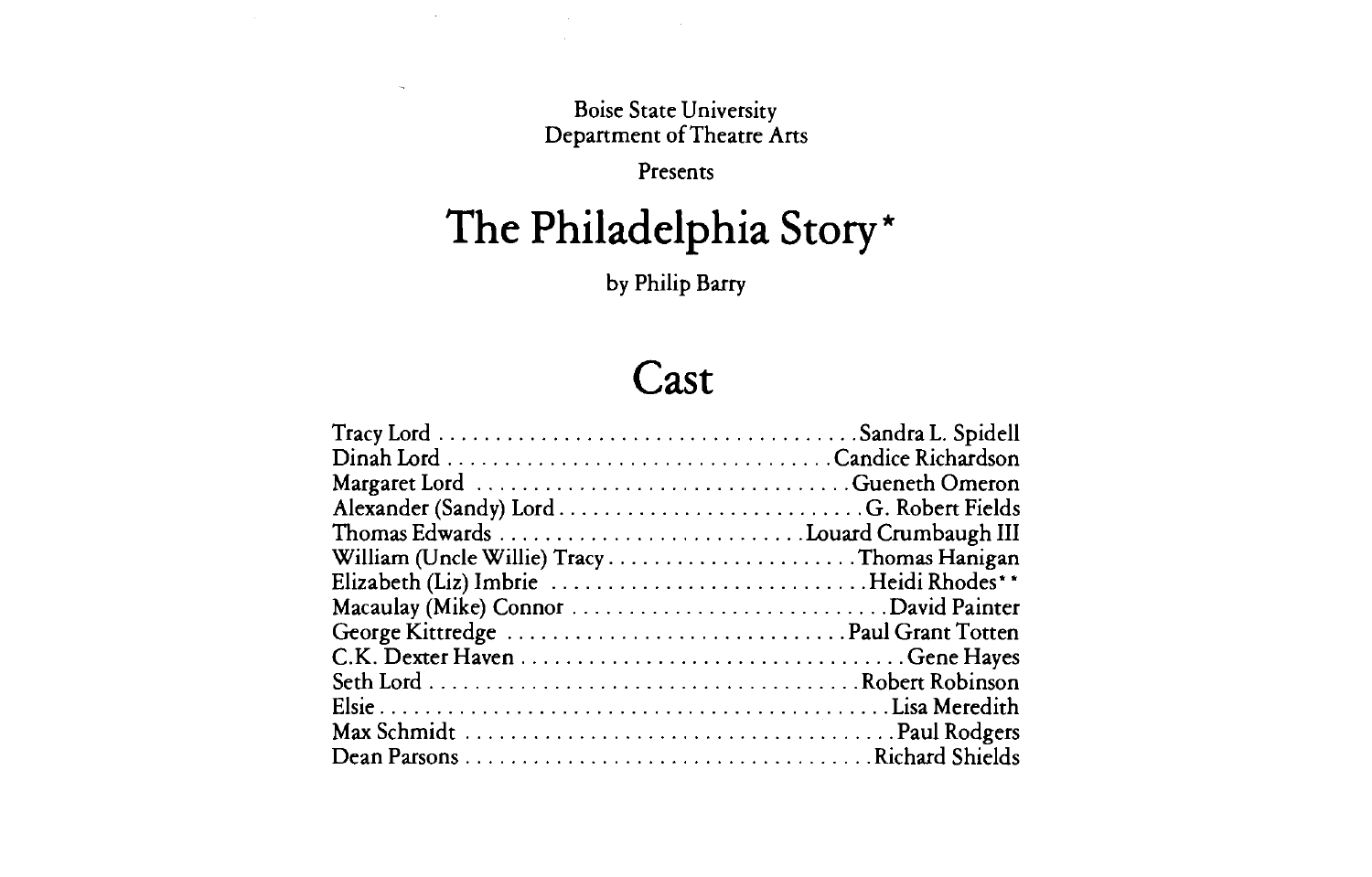## **Setting**

The action takes place in the sitting room at Seth Lord's house.

**Act I** 

Friday morning,June 21, 1939.

Five Minute Intermission

#### **Act II**

Scene I . . . . . . . . . Later in the evening of the same day. Scene II . . . . . . . . . . . . . . . . . . Early the next morning.

Five Minute Intermission

**Act III**  Later that morning.

*·Produced with permission of Samuel French, Inc.*  · *·Margaret Grenke understudy*